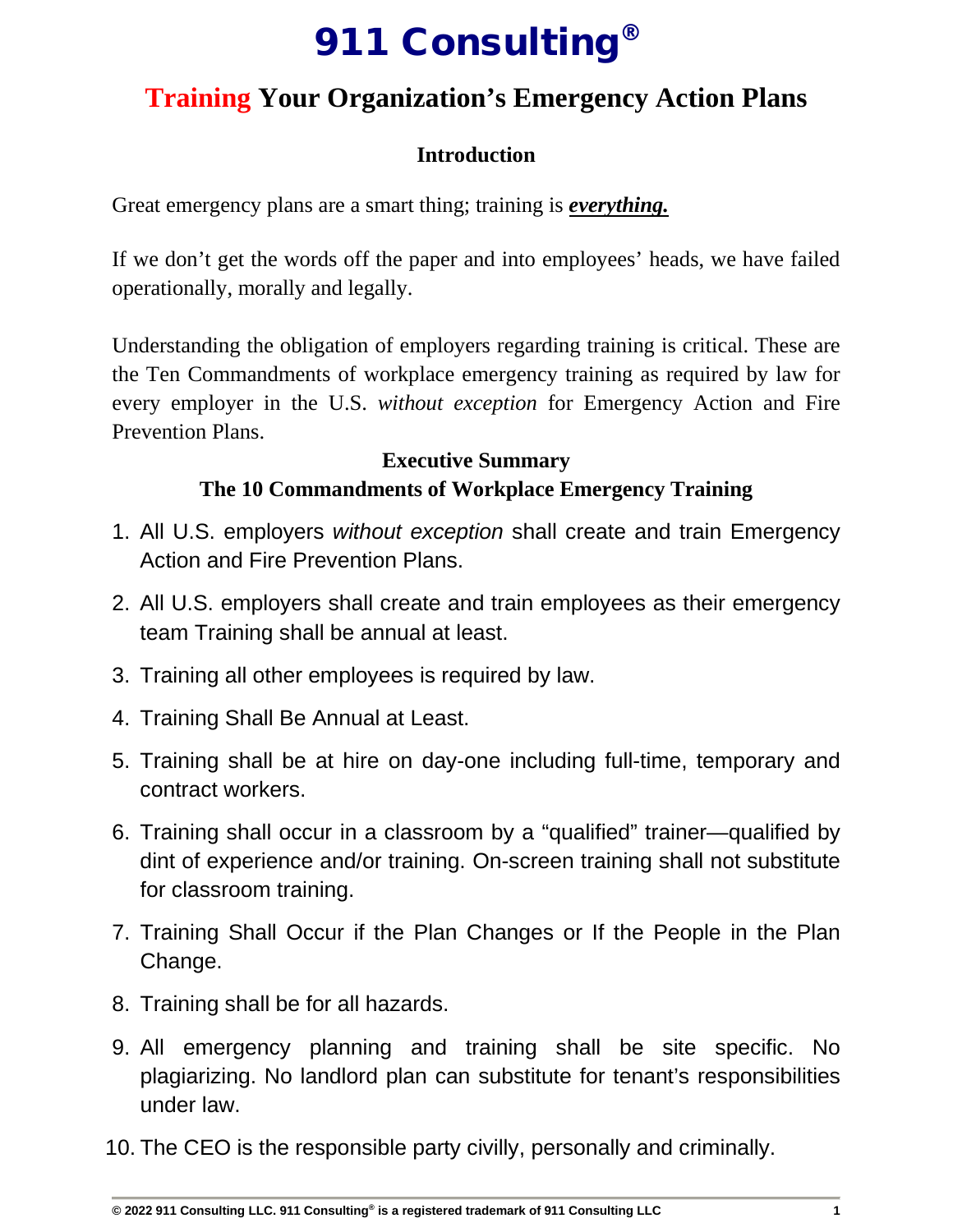To experts in workplace safety and security, the *Ten Commandments of Workplace Emergency Training* are self-evident truths. But, these experts also recognize that most senior managers in corporations, campuses and medical facilities are ignorant of even their core management responsibilities for personnel safety in the workplace. In fact, many employers' inside and outside lawyers are ignorant of these responsibilities. Workplace and worker law is a specialty unknown to most. But, once through this door, the documentation regarding the Ten Commandments is voluminous. Accordingly, we lay out here the legal rationale that proves these Ten Commandments.

This controlling documentation is manifested in federal, state and local statutes, regulations, codes and court decisions; plus administrative interpretations on part of authorities having jurisdiction—from your local Fire Marshal to OSHA regulators in Washington, D.C.

# **First Commandment All U.S. employers without exception shall create and train Emergency Action and Fire Prevention Plans.**

OSHA 29 CFR 1910.34:

*"Every employer is covered.* **Sections 1910.34 through 1910.39 apply to workplaces in general industry except mobile workplaces such as vehicles or vessels."**

"General Industry" refers to any employer who is not a construction company, shipyard, vessel, vehicle or other selected industry. The regulations for these are even stricter.

"OSHA is not a town in Wisconsin." Yet there are legions of employers who believe they are exempt. These regulations shall apply to corporation, campuses, medical facilities, non-profits, employers of any size or business model, federal agencies and, in most cases, state and local agencies. The only exceptions are some state and local facilities in some states.

29 CFR 1910.38 and 1910.39 cover Emergency Action Plans and Fire Prevention Plans, both required by federal law of every employer *without exception*. EAPs and FPPs are required in addition to what the state and local codes may require. All plans should be in concert.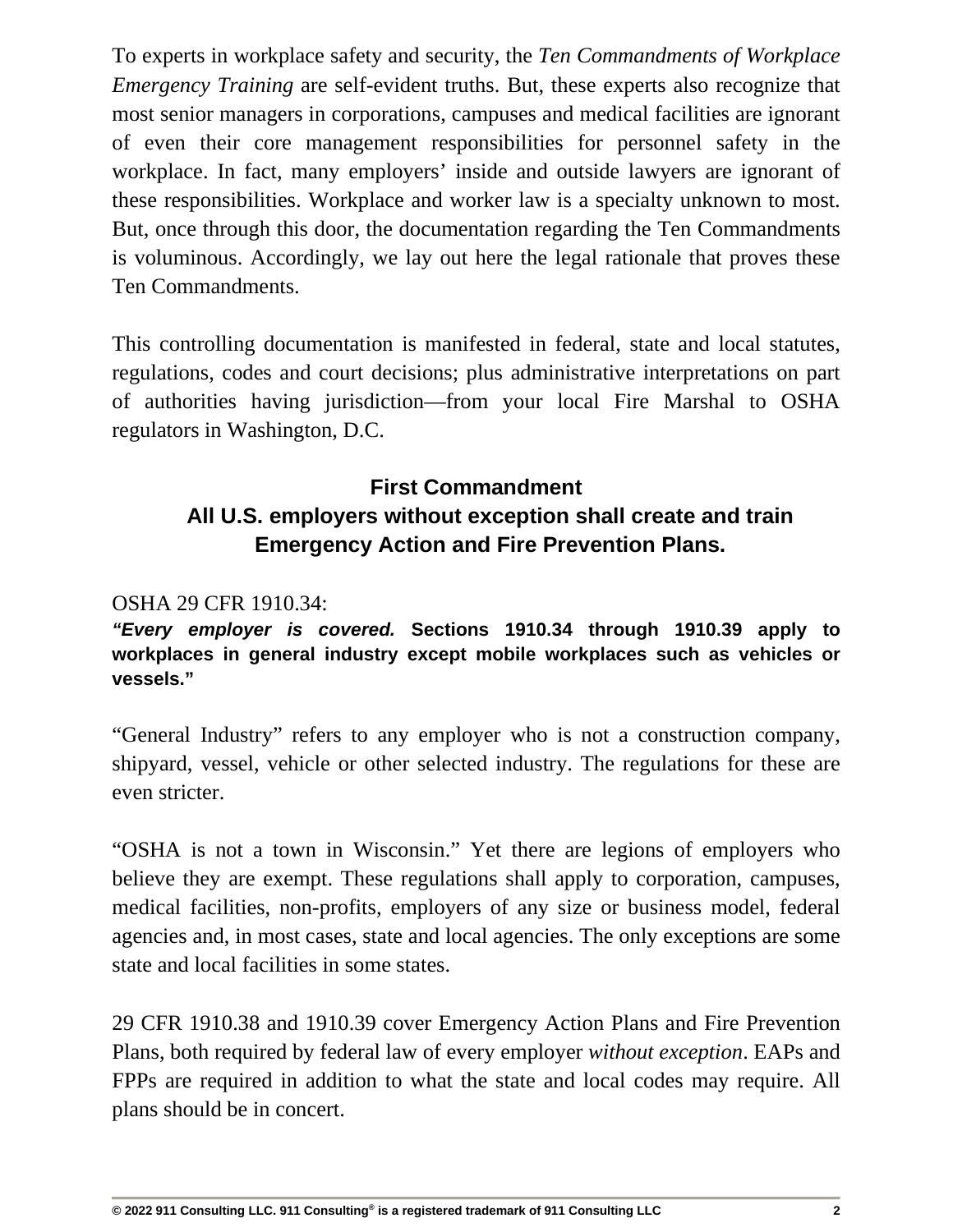# **Second Commandment All U.S. employers shall create and train employees as their emergency team**

### OSHA 29 CFR 1910.38(e) Emergency Action Plans

**"***Training.* **An employer must designate and train employees to assist in a safe and orderly evacuation of other employees."**

Remember that police, fire and EMTs are *not* the first responders; they are the *official* responders. *Your employees are the first responders* by dint of physics, time and space. If you are injured, the employee standing over you is your first responder.

The regulations recognize this by requiring the employer to designate employees as the emergency team.

# **Third Commandment Training all other employees is required by law.**

### OSHA 29 CFR 1910.38(f) Emergency Action Plans

**"***Review of emergency action plan.* **An employer must review the emergency action plan with each employee covered by the plan."**

### OSHA 29 CFR 1910.39(d) Fire Prevention Plans

*Employee information.* **An employer must also review with each employee those parts of the fire prevention plan necessary for self-protection.**

Too many employers believe that if they train only their emergency response team that their job is done and legal. This is illegal.

"Employees hate this stuff!" This is a myth invented by too many senior managements. Echoing a parade of research, National Opinion Research Corporation surveyed employees across all American workplaces. When asked what their most important workplace issue, 85% of employees responded, "safety." All the issues you thought would come out #1—wages, sick leave, vacation—all came in a distant #2 at less than 50%. Surveys of trainees in workplaces like yours consistently report a 98% love of training and confidence that they now know what to do when an emergency strikes.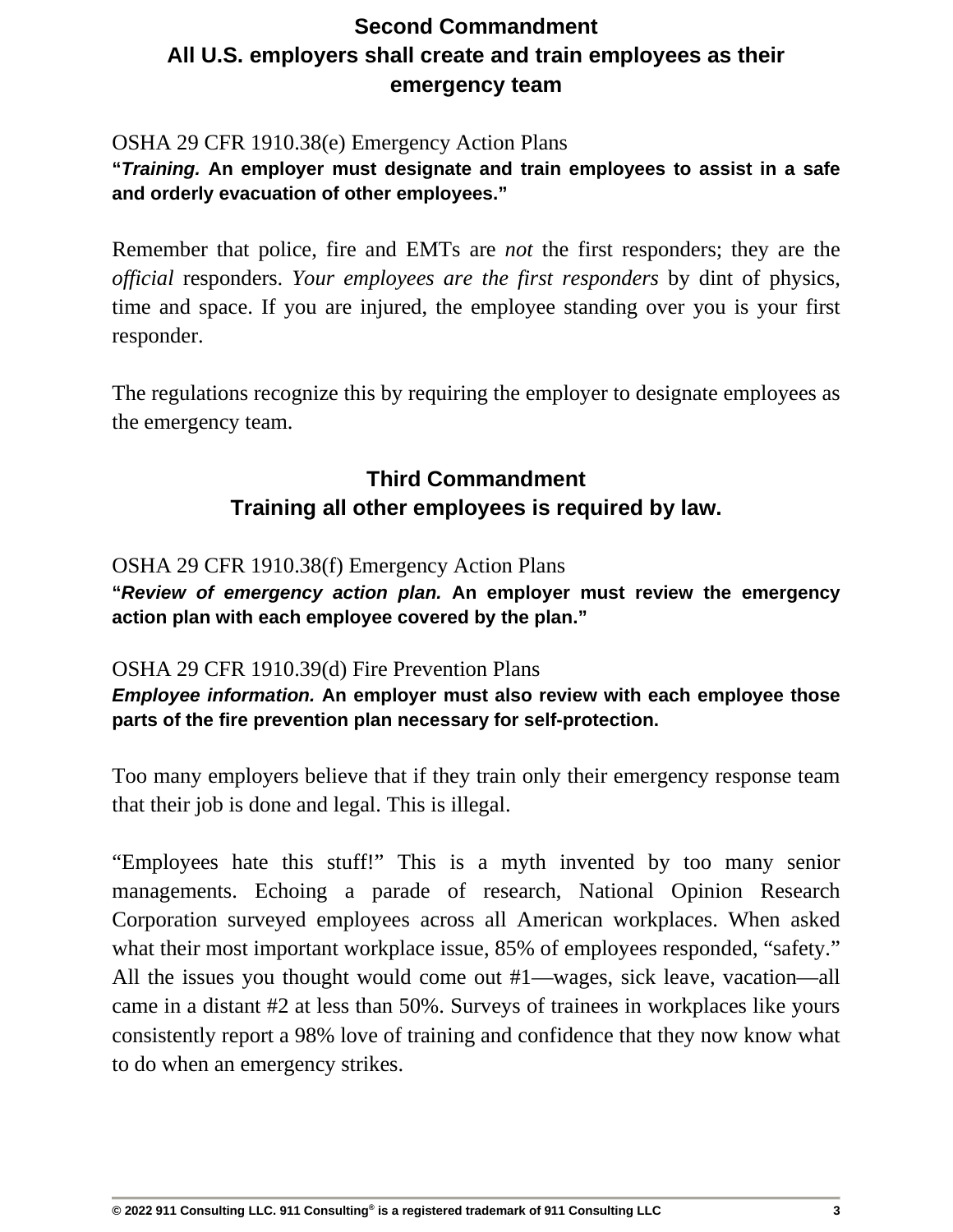# **Fourth Commandment Training Shall Be Annual at Least**

OSHA interpretation:

"Training must be conducted at least annually and when employees are hired or when their job changes. Additional training is needed when new equipment, materials or processes are introduced, when the layout or design of the facility changes, when procedures have been updated or revised, or when exercises show that employee performance is inadequate."

### **Source: OSHA Fact Sheet, April 2004**

Requiring annual training of complex procedures of *Life Safety* should not surprise. None of us learns to operate competently a vehicle or computer with only infrequent and long-separated training sessions. The same goes for workplace safety across a score of different threats. Whether it regards your emergency team or all employees, the requirement for training at least annually reflects the need to keep all employees skilled at emergency response.

We have lessons learned from employers who don't comply with annual training. Employees don't know who is in command; what specific movements are required of them for all kinds of emergencies such as shelter in place; the headcount system fails.

Remember, that under your fire code and national standards, drills are not training—by law. False alarms are not drills or training—by law.

Emergency Action and Fire Prevention Plan training shall be *at least* annually. More than annual training is triggered by redesigning, renovating, redecorating or restacking your space. If an employer has more than one floor, such renovation for just *one floor* triggers training for *all* employees at this site given the mobility of all employees in today's workplace.

How is *annual* defined for the employer's workplace calendar?

"OSHA interprets that to mean that employees must be provided re-training at least once every 12 months (i.e., within a time period not exceeding 365 days.) This annual training need not be performed on the exact anniversary date of the preceding training, but should be provided on a date reasonably close to the anniversary date taking into consideration the company's and the employees' convenience in scheduling. If the annual training cannot be completed by the anniversary date, the employer should maintain a record indicating why the training has been delayed and when the training will be provided."

### **Source: Interpretation Letter 24 January 2007**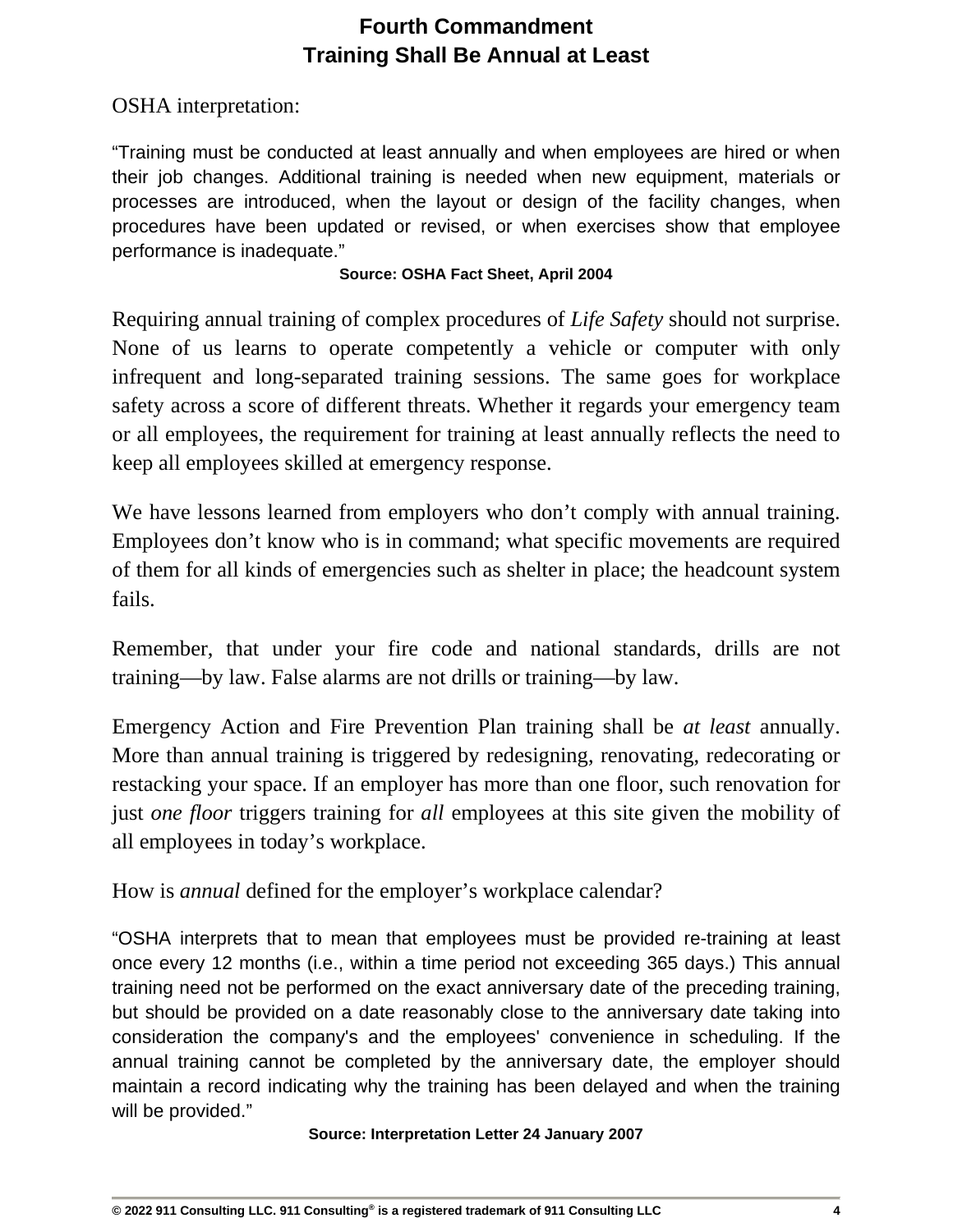### **Fifth Commandment**

### **Training shall be at hire on day-one including full-time, temporary and contract workers.**

### OSHA 29 CFR 1910.38(f)(1)

**Training shall occur "When the plan is developed or the employee is assigned initially to a job;"**

### OSHA 29 CFR 1910.39(d) Fire Prevention Plans

*Employee information.* **An employer must inform employees upon initial assignment to a job of the fire hazards to which they are exposed.** 

OSHA never defined "at hire." Many employers interpreted this to mean within 30 or 60 or 90 days of hire. Then, in February 2013, after the death of a just-hired worker, OSHA's Director, Assistant Secretary of Labor for Occupational Safety and Health Dr. David Michaels, ruled:

**"A worker's first day at work shouldn't be his last day on earth. Employers are responsible for ensuring the safe conditions of all their employees, including those who are temporary. Employers must train all employees, including temporary workers, on the hazards specific to that workplace – before they start working."**

**(https://www.osha.gov/pls/oshaweb/owadisp.show\_document?p\_table=NEWS\_ RELEASES &p\_id=23640).**

### **Sixth Commandment**

# **Training shall occur in a classroom by a "qualified" trainer—qualified by dint of experience and/or training.**

### **On-screen training shall not substitute for classroom training.**

Emergency training in a classroom springs not only from the innate logic regarding the training of complex skills, but is augmented by OSHA's insistence regarding "hands-on" training. OSHA's Definition of "hands-on" training:

"Training in a simulated work environment that permits each student to have experience performing tasks, making decisions, or using equipment appropriate to the job assignment for which the training is being conducted."

### **Source: Training Curriculum Guidelines**

Webster's (Merriam-Webster Online © 2005) definition of "hands on":

"1. relating to, being, or providing direct practical experience in the operation or functioning of something (*hands-on* training); 2. characterized by active, personal involvement."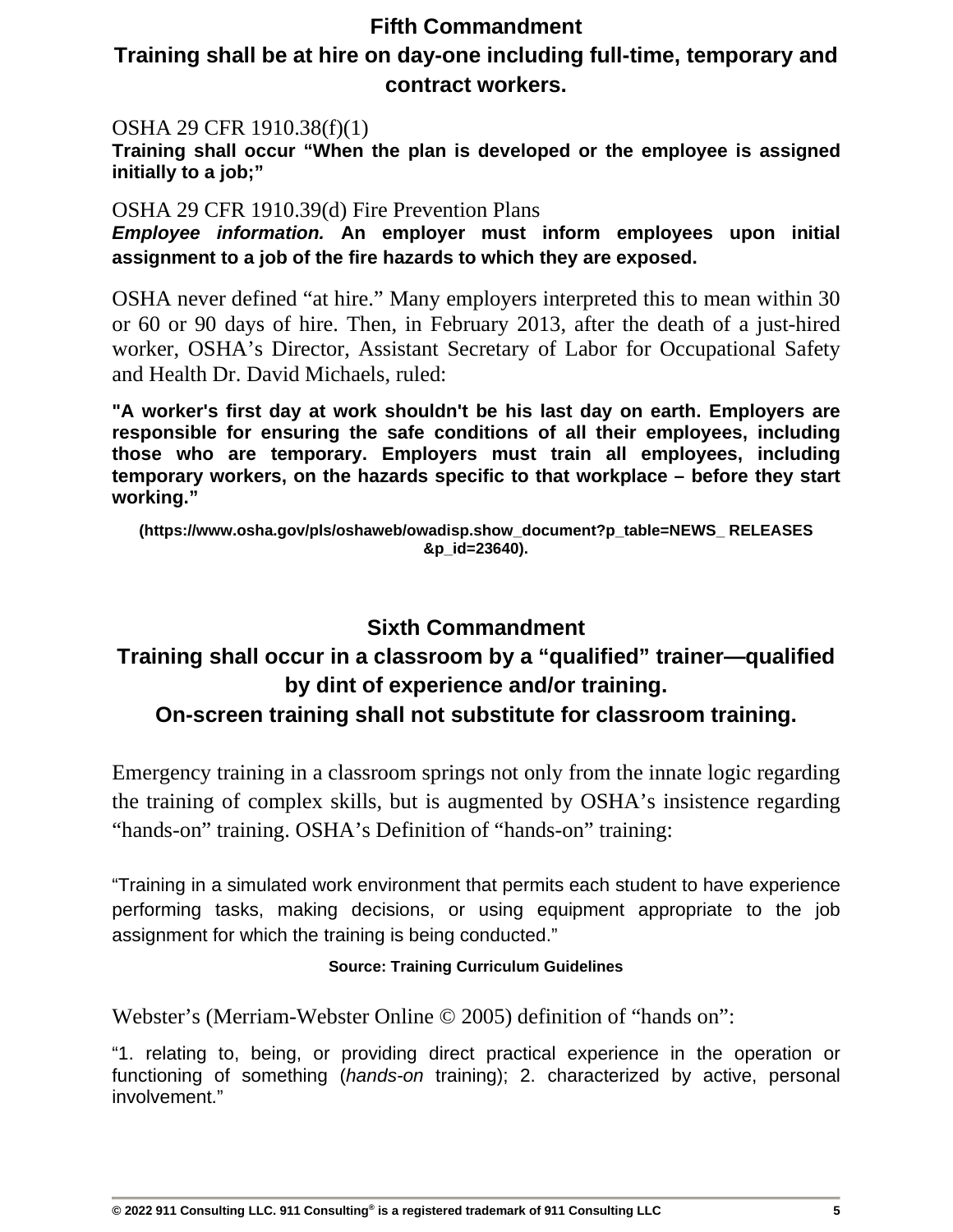Very often, employers wish it were so that any and all training can be successful and legal solely employing on-screen presentations. It is illegal for any employer to use on-screen training *exclusively* for the emergency team or for all employees. OSHA applauds any training by any means. *However, nothing can substitute for annual and at-hire training in a classroom.*

The Directorate of Compliance in Washington, D.C. enforces the regulations that apply to all employers. The OSHA Training Institute trains OSHA Compliance Officers—the people who come to your facility "to hail you or nail you."

The Directorate's written interpretations of their training requirements are:

"Use of computer-based training by itself would not be sufficient to meet the intent of most of OSHA's training requirements;

"Our position on this matter is essentially the same as our policy on the use of training videos, since the two approaches have similar shortcomings:

"OSHA urges employers to be wary of relying solely on generic, 'packaged' training programs in meeting their training requirements;

"In an effective training program, it is critical that trainees have the opportunity to ask questions where material is unfamiliar to them;

"OSHA believes that computer-based training programs can be used as part of an effective safety and health training program to satisfy OSHA training requirements, provided that the program is supplemented by the opportunity for trainees to ask questions of a qualified trainer, and provides trainees with sufficient hands-on experience;

"OSHA does not believe that the use of computer-based training will, in the majority of cases, enable trainees to achieve competency in substantially less time than the required minimum duration for training. Therefore, the use of computer-based training will not relieve employers of their obligation to ensure that employees receive the minimum required amount of training."

### **Source for above five quotes: OSHA letter to ENTERGY Gulf States Utilities of 22 November 1994 as corrected 2 June 2005.**

"I am saying that life safety is difficult if not impossible to train on screen; that employees better be able to answer the Compliance Officer's questions on emergencies."

#### **Source: Art Buchanan, Director, Office of General Industry Enforcement, U.S. Department of Labor, OSHA, Washington, D.C. 20210, to Mr. Mitchell, 14 November 2006.**

OSHA has taken this stance re on-screen training for decades:

"Interactive computer-based training can serve as a valuable training tool in the context of an overall training program. However, use of computer-based training by itself would not be sufficient to meet the intent of most of OSHA's training requirements. Our position on this matter is essentially the same as our policy on the use of training videos, since the two approaches have similar shortcomings. OSHA urges employers to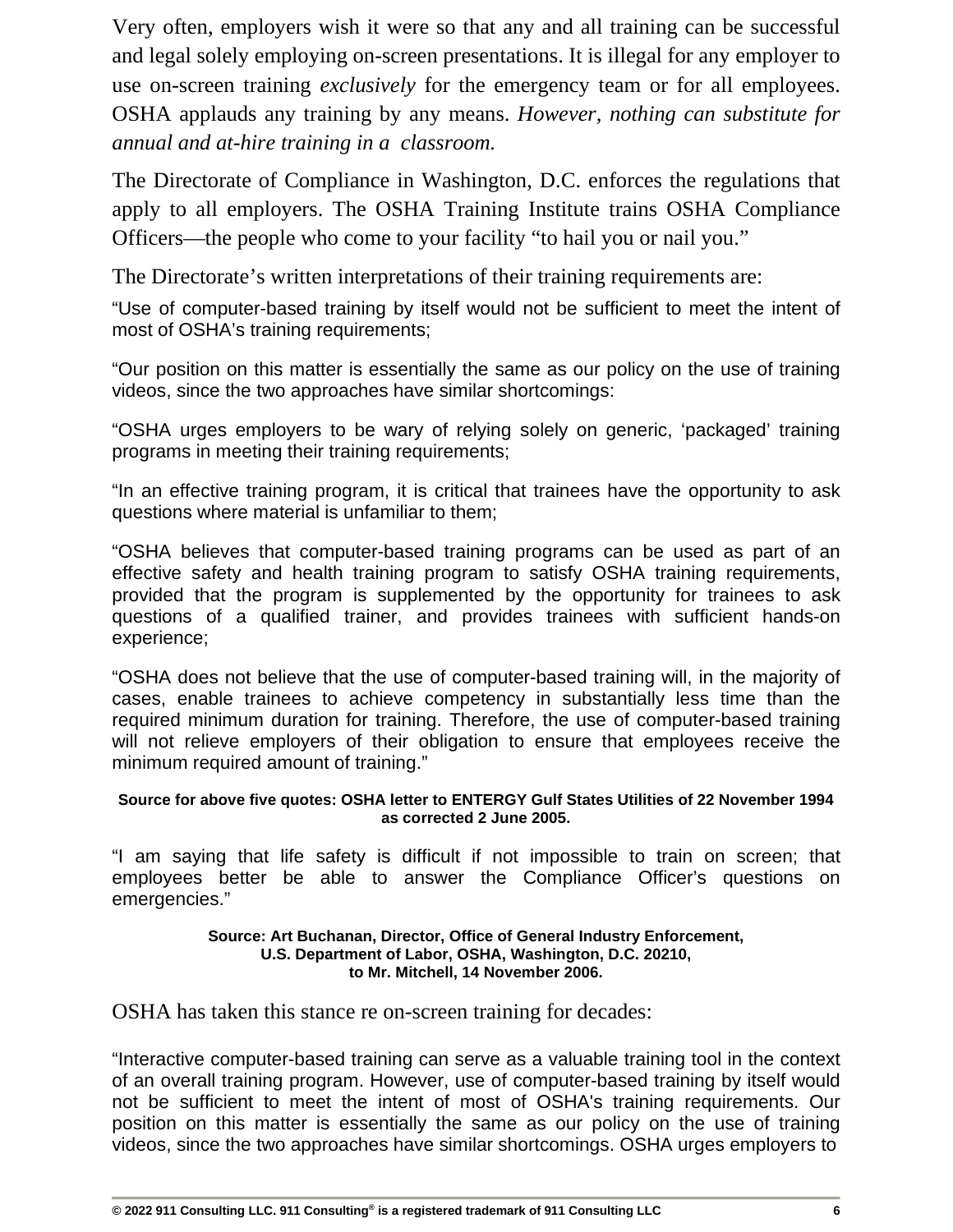be wary of relying solely on generic "packaged" programs in meeting their training requirements…In an effective training program, it is critical that trainees have an opportunity to ask questions where material is unfamiliar to them.

### **Source: OSHA interpretation 11 June 1997**

OSHA's stance is even "text book:"

"Exclusive use of screen-based training for emergency response is not acceptable. Screen-based training in all of its forms can never be the sole vehicle of training for emergencies. It can be used only as a supplement to the direct verbal inter-play between experienced, highly-knowledgeable trainers and the trainees."

**Source: Rick Kaletsky, Safety Consultant and Retired OSHA Compliance Officer of 20 years. He served as OSHA Area Director of both the Hartford, CT and Bridgeport, CT Areas. He is the author of** *OSHA Inspections: Preparation and Response,* **National Safety Council, 10th Printing.**

## **Seventh Commandment**

# **Training Shall Occur if the Plan Changes or If the People and the Facility in the Plan Change.**

### OSHA 29 CFR 1910.38

**(F) An employer must review the emergency action plan with each employee covered by the plan:**

- **(1) When the plan is developed or the employee is assigned initially to a job;**
- **(2) When the employee's responsibilities under the plan change; and**
- **(3) When the plan is changed.**

Regarding renovations:

**"Additional training is needed when new equipment, materials or processes are introduced, when the layout or design of the facility changes, when procedures have been updated or revised…"** 

**Source: OSHA Fact Sheet, April 2004**

# **Eighth Commandment Training Shall Be for All Hazards.**

All-hazards planning and training have been mandated for decades by national law and standards:

- 1. Stafford Act, Public Law 93-288
- 2. National Incident Management System (NIMS by Department of Homeland Security)
- 3. Incident Management System (ICS by DHS)
- 4. National Response Framework (NRF by DHS)
- 5. Public Law 110-53 (PS-Prep by DHS)
- 6. Standard & Poor's (S&P)
- 7. NFPA 1600 Standard on Disaster/Emergency Management & Business Continuity (National Fire Protection Association).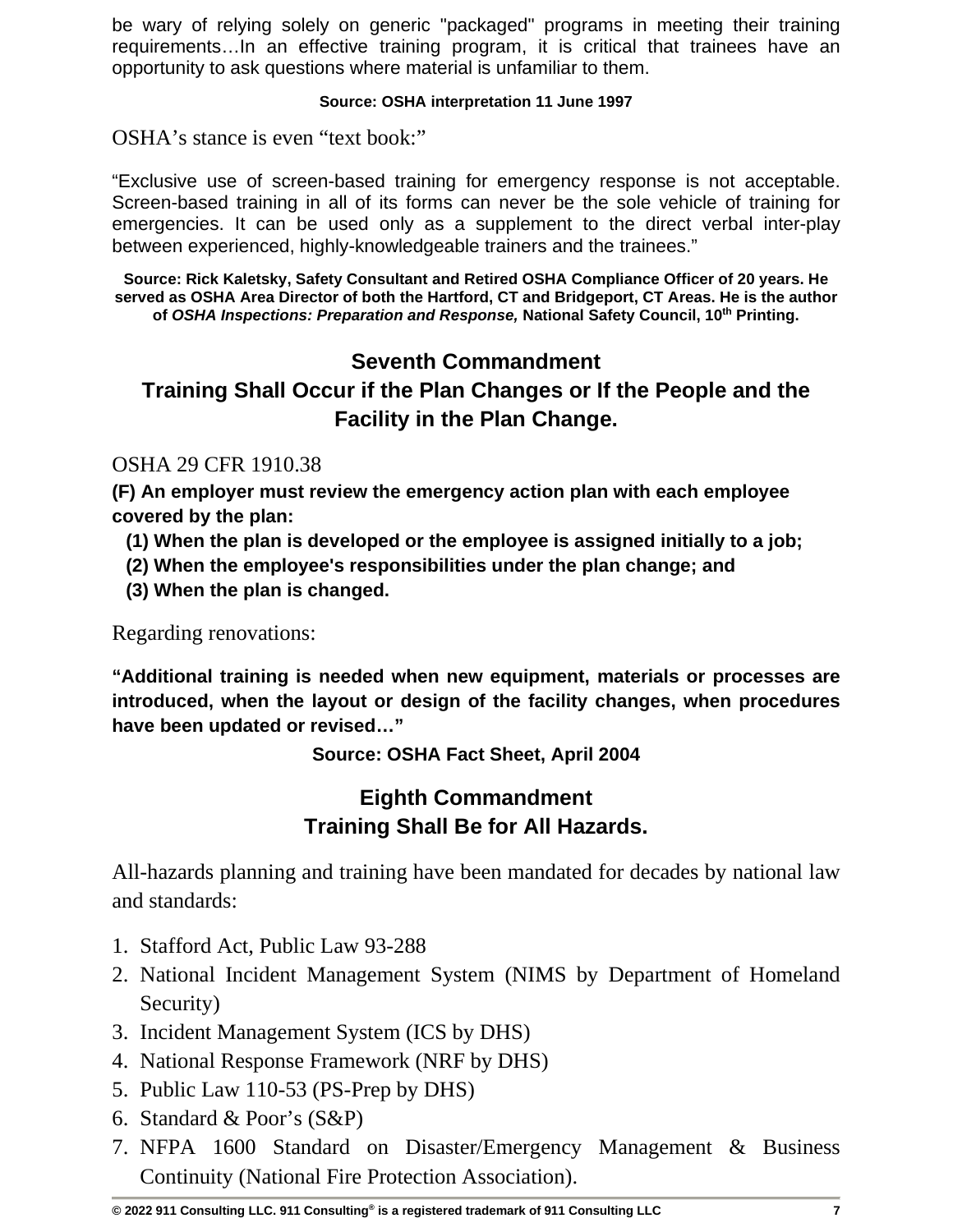All of these standards mandate all-hazards planning and training for the workplace.

This is not your father's Fire Plan. The standards mandate that planning and training for the workplace incorporate a long list of emergencies including all manand nature-made crises. Any emergency that is a *foreseeable circumstance* shall be planned and trained in the workplace. Since terrorists crashed planes into high-rise office buildings, there is no such thing as a workplace emergency that can't be foreseen. Google any "what-if" scenario in your industry and you will find just that emergency has happened to a workplace like yours.

The most clear and authoritative standard regarding the need for all-hazards planning and training for any employer's workplace is NFPA 1600.

NFPA 1600 all-hazards planning is:

- 1. Recognized in law twice by the U.S. Congress in the wake of the 9/11 Commission's reports.
- 2. S&P, the folks who set your credit rating, have changed their audit standards over several years to include examination of Emergency Action, Disaster Recovery and Business Continuity Plans. Their battle cry is "resiliency." If an employer's readiness is poor because of a lack of planning and training, then the employer's ability to return to full operations and pay invoices and payroll is compromised. This, says S&P, should be recognized in setting your credit rating. Their standard is NFPA 1600.
- 3. FDNY (Fire Department of the City of New York) administers the most robust planning law in the world. Their inspiration is NFPA 1600.
- 4. California, Florida and Connecticut have mandated NFPA 1600 in their fire codes. California and Florida have had the most robust emergency planning in the U.S. since WWII because every kind of emergency is experienced in these two states. 56 million Americans live in California and Florida—one out of six Americans. Courts recognize these states and their authority.
- 5. NFPA has been writing standards since 1896. Every state's fire code is constituted almost entirely by NFPA standards. State and federal courts love NFPA including the Supreme Court of the United States.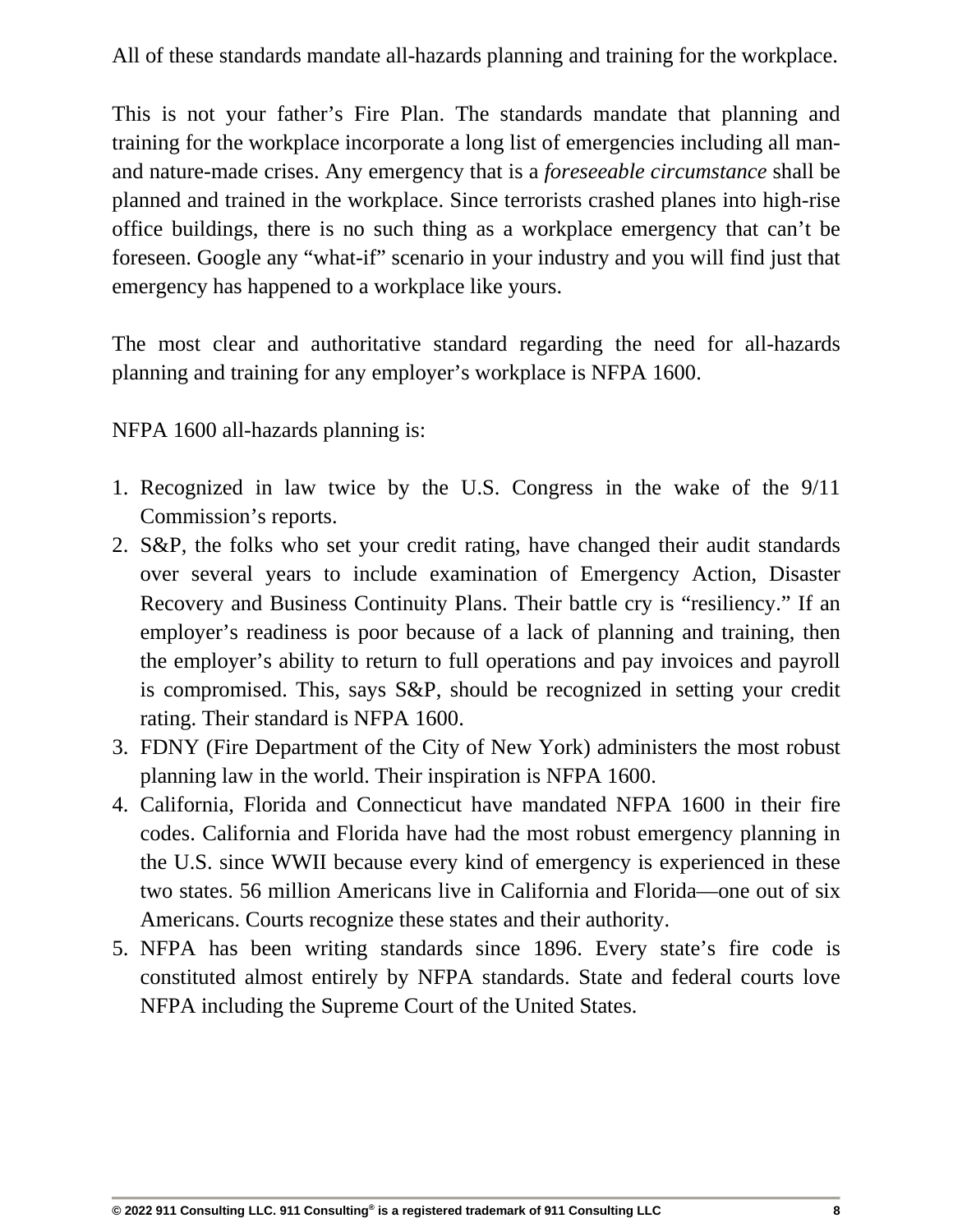# **Ninth Commandment All emergency planning and training shall be site specific. No plagiarizing. No landlord plan can substitute for tenant's responsibilities under law.**

There is no surprise that all emergency planning and training shall be site specific. All regulations from OSHA, EPA, other federal and state agencies are focused on the employer's site.

That said, there are legions of employers that take other sites' emergency plans and apply this paperwork to their site. This plagiarism often comes from an employer's headquarters or an multi-facility safety or security group; often, it will be a colleague or a downloaded template that is plagiarized. This "emergency planning by cut-and-paste" leads to training that is generic, not site specific and thus illegal. This also rules out any and all stand-alone, off-the-shelf, third-party programs and videos that the employer might make available on its intranet or rack up as a conference room video.

Many employers have a wide variety of facilities from high rises to low rises; in cities with widely divergent regulations and procedures. What training might work in a low rise is silly—no, dangerous—for a NYC high rise. What works in a San Francisco high rise does not work for a Chicago high rise.

If the planning is plagiarized, then the training is not site specific and thus illegal.

**The landlord's plan is not your plan.** There is nothing promoted or implied in any federal, any state or any local law, regulation or code that permits any tenant employer to substitute the landlord's plan for the tenant's plan. If the landlord does have a plan, it's often part of a tenant manual rather than stand-alone plan. Landlord's plans are almost always out of date. With the exception of New York City, almost all landlord's plans are incompetent. Even in NYC, landlord's plans are often out of date and incomplete in their all-hazards approach.

Landlords are uniformly bad at emergency planning. They hate this stuff. It promotes work and time investment thereby subtracting from their profitability.

Landlord training—if there is any—almost always focuses on drills (which are not training under any state's fire code) or focused exclusively on fires and stairwell familiarization. These efforts are not policed with sign-in sheets and compulsory attendance. Any tenant that purports their landlord's plan is their plan is negligent and in violation of federal law regarding planning and training of EAPs and FPPs.

This illegal planning is transparent to any compliance officer or expert examining this substitution and/or plagiarism.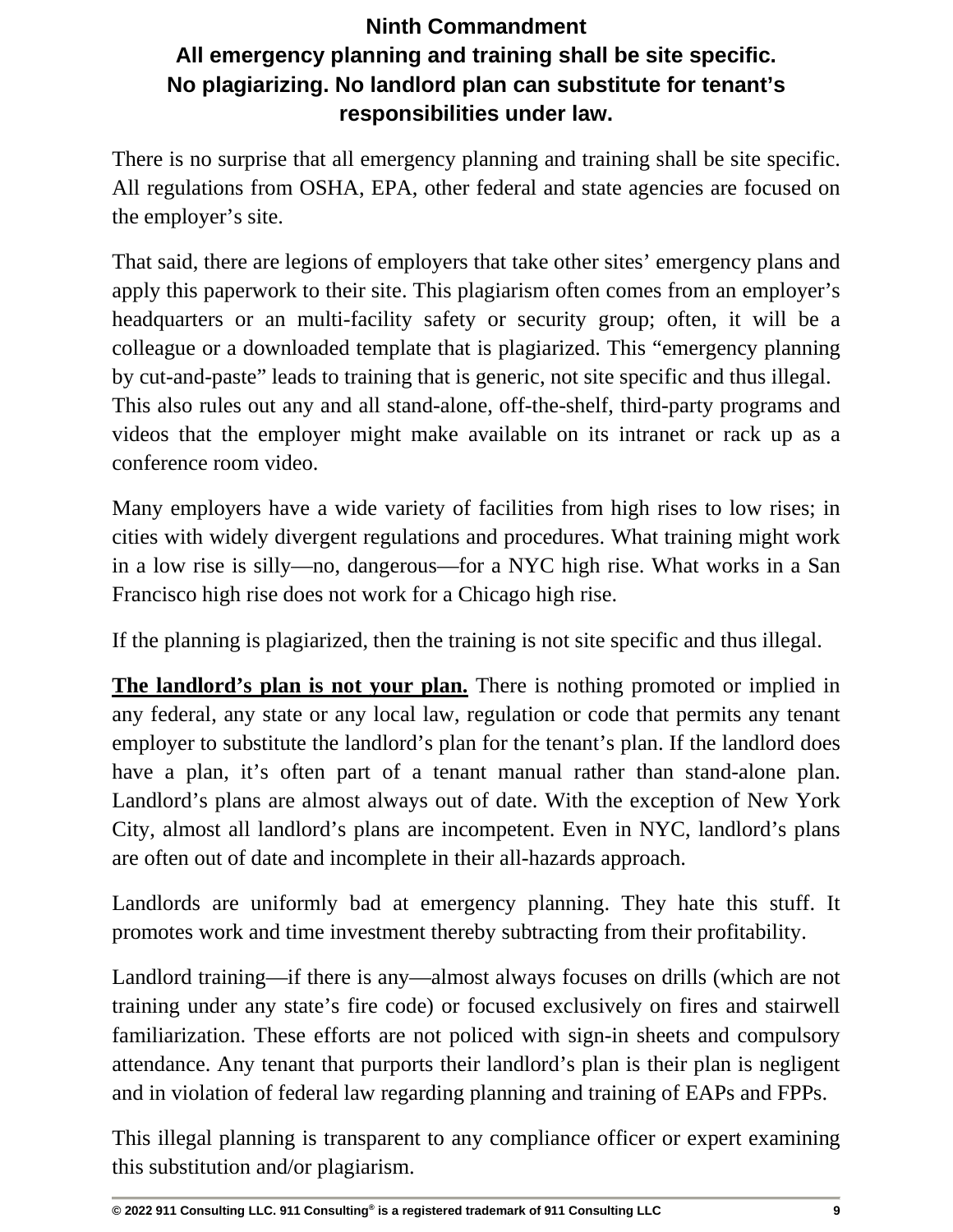# **Tenth Commandment The CEO Is the Responsible Party Civilly, Personally &** *Criminally.*

Quoting regulations is easy enough. But, someone at the employer has to have responsibility for implementing health and safety regulations. Who at your workplace is the responsible party?

Regarding all the responsibilities in our commandments, there is no surprise that the CEO is the responsible party civilly. The Supreme Court of the United States has gone further by making the CEO's responsibility not only civil but also personal and *criminal.* In two cases, SCOTUS listened to all the excuses. "I'm busy." "I'm not 'personally concerned' with these regulations" "I have 'dependable subordinates' in whom I have 'great confidence.'" "We're too big and spread out for me to be responsible."

SCOTUS listened to all these arguments then ruled that the CEO has a "responsible relationship" to the application and implementation of federal regulations.

When it comes to public health and safety, more stringent regulations are applied and often upheld in court. "The only way a corporation can act is through the individuals who act on its behalf," said SCOTUS. CEOs have "supervisory responsibility reposed in them by a business organization not only a positive duty to seek out and remedy violations but also, and primarily, a duty to implement measures that will insure that violations will not occur."

A corporate agent (and his managers), through whom the corporation committed a crime, was himself guilty individually of that crime. SCOTUS ruled the jury was given the proper instruction to find guilt not solely on the basis of respondent's position in the corporation, but by "responsible relation to the situation" and "by virtue of his position…authority and responsibility."

The CEO is the responsible party *civilly, personally and criminally*. The SCOTUS decisions don't let all other senior managers and line supervisors off the hook. They too can be held responsible at court civilly and criminally. Like the captain of a ship, however, the CEO is the ultimate responsible party at your workplace.

Does your CEO know this? Shouldn't s/he? Wouldn't you?

**See UNITED STATES v. PARK, 421 U.S. 658 (1975) and UNITED STATES v. DOTTERWEICH, 320 U.S. 277 (1943)**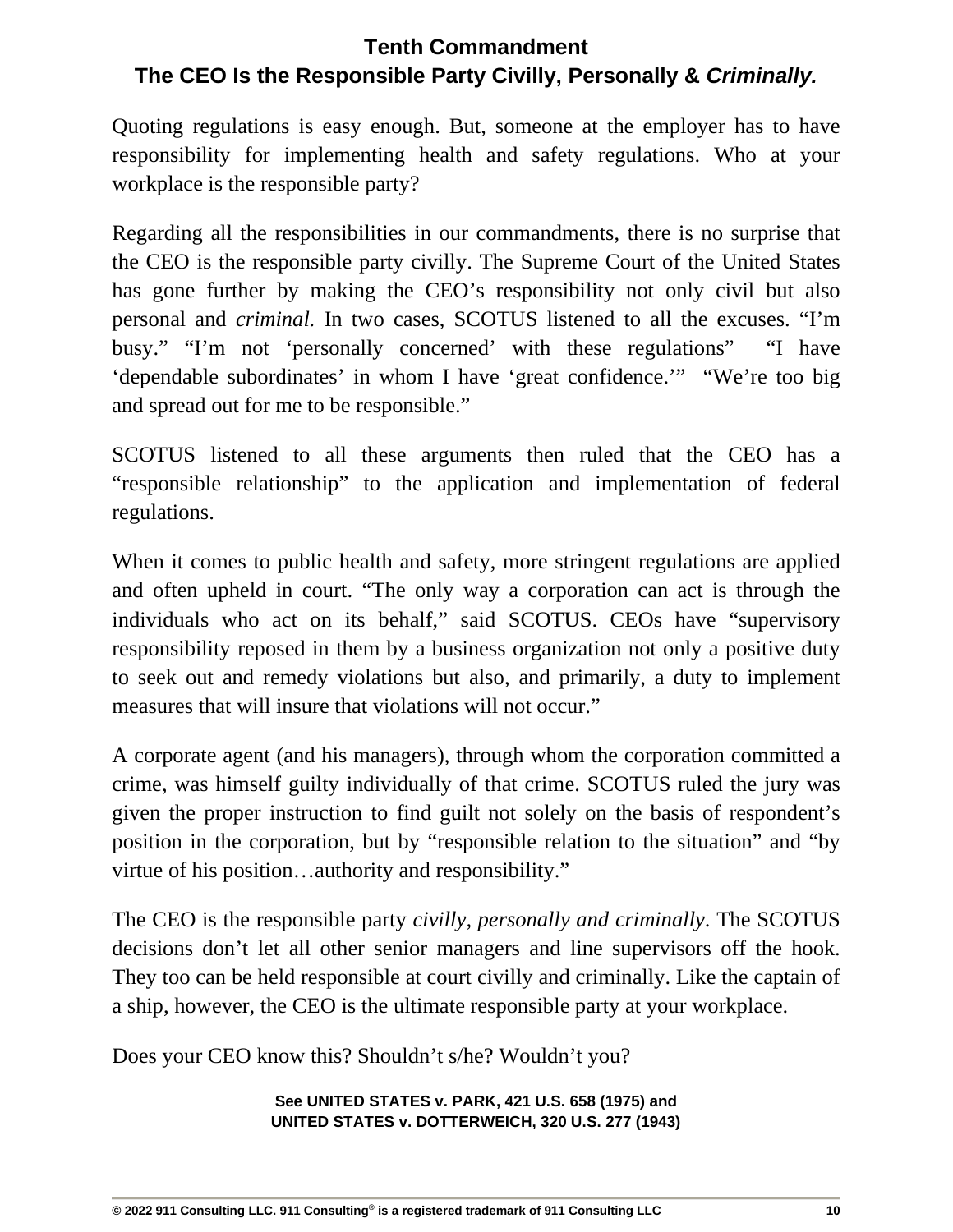### **Conclusion**

All employers shall have EAPs and FPPs in addition to their local plan requirements. Training all employees in all-hazards emergency response for that specific site at least annually and at hire, in a classroom employing a qualified trainer is the law for every employer without exception. The CEO is the party responsible to ensure all this happens.

Overall, the OSH Act's *General Duty Clause* embraces all employers' and all employees' obligations under law:

29 USC 654

**Each employer:**

**(1) shall furnish to each of his employees employment and a place of employment which are free from recognized hazards that are causing or are likely to cause death or serious physical harm to his employees;**

**(2) shall comply with occupational safety and health standards promulgated under this Act.**

**Each employee shall comply with occupational safety and health standards and all rules, regulations, and orders issued pursuant to this Act which are applicable to his own actions and conduct.**

There is an 11<sup>th</sup> Commandment that too many employers want to be true.

"No authority cares about this. I can ignore the law."

There are two easy examples of how this negligence will come back to nail any employer. First, if your workplace has an emergency that injures or kills an employee, contractor or visitor, then compliance officers, litigators, judges, juries, directors and employees will all deem the CEO and the employer liable. Second, one CEO in a big city with 800 employees in a professional services setting just got a letter from OSHA. The letter was two short paragraphs. "We have had a complaint that you do not have a compliant EAP and FPP. Please send us your written EAP and FPP and your employee training records for the last three years in the next 10 days. Sincerely…" Using a 46¢ stamp, the CEO got called out for documentation that can't be plagiarized in a few days.

Stunningly effective, simple and cheap.